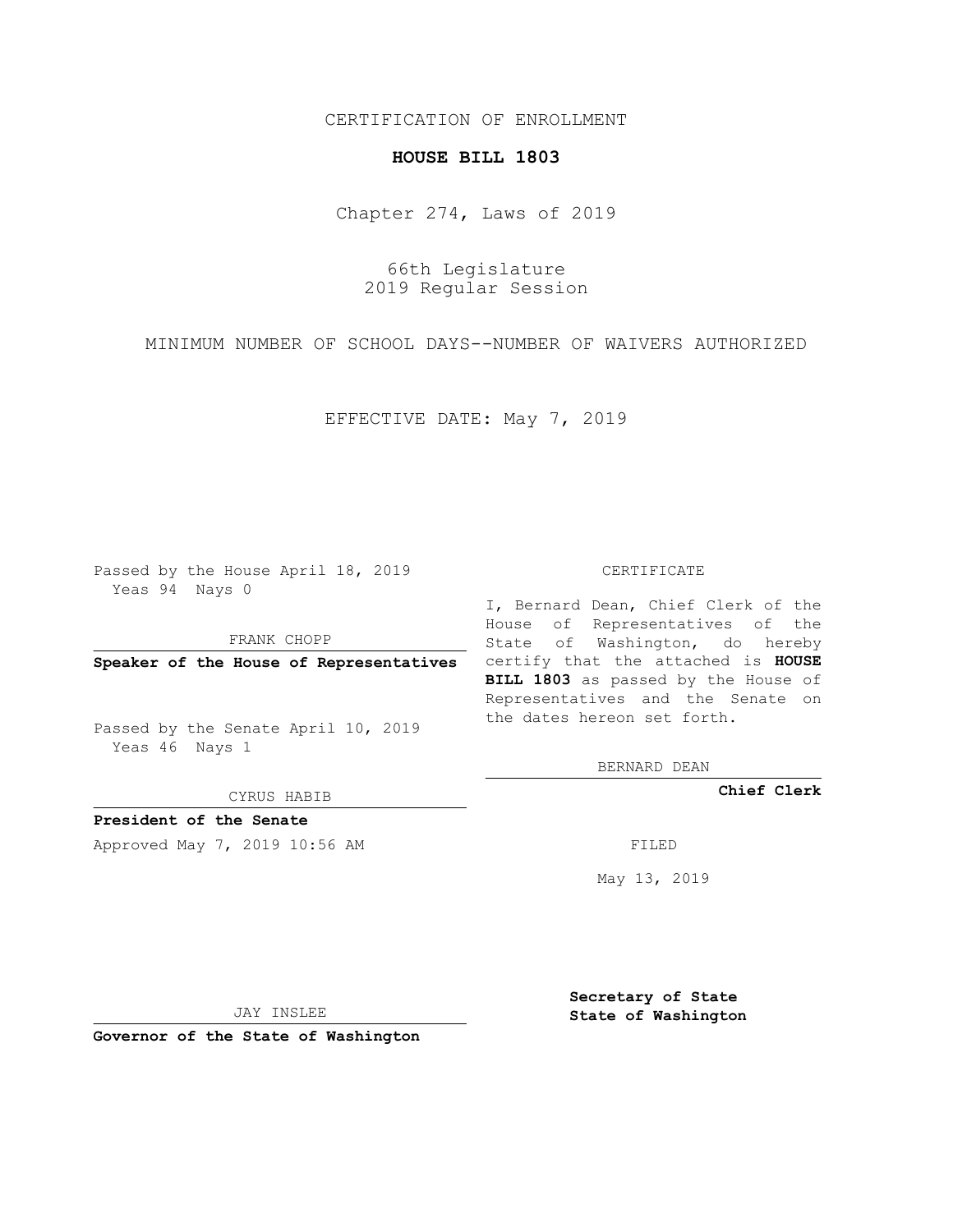### **HOUSE BILL 1803**

AS AMENDED BY THE SENATE

Passed Legislature - 2019 Regular Session

# **State of Washington 66th Legislature 2019 Regular Session**

**By** Representatives Orcutt and Santos

Read first time 01/31/19. Referred to Committee on Education.

 AN ACT Relating to increasing the number of school districts that may be authorized to reduce the minimum number of required school days in a school year; amending RCW 28A.150.222; and declaring an 4 emergency.

5 BE IT ENACTED BY THE LEGISLATURE OF THE STATE OF WASHINGTON:

6 **Sec. 1.** RCW 28A.150.222 and 2018 c 177 s 503 are each amended to 7 read as follows:

 (1) In addition to waivers authorized under RCW 28A.300.750, the superintendent of public instruction, in accordance with the criteria in subsection (2) of this section and criteria adopted by the state board of education under subsection (3) of this section, may grant waivers of the requirement for a one hundred eighty-day school year under RCW 28A.150.220 to school districts that propose to operate one or more schools on a flexible calendar for purposes of economy and efficiency as provided in this section. The requirement under RCW 28A.150.220 that school districts offer minimum instructional hours 17 may not be waived.

18 (2) A school district seeking a waiver under this section must 19 submit an application to the superintendent of public instruction 20 that includes: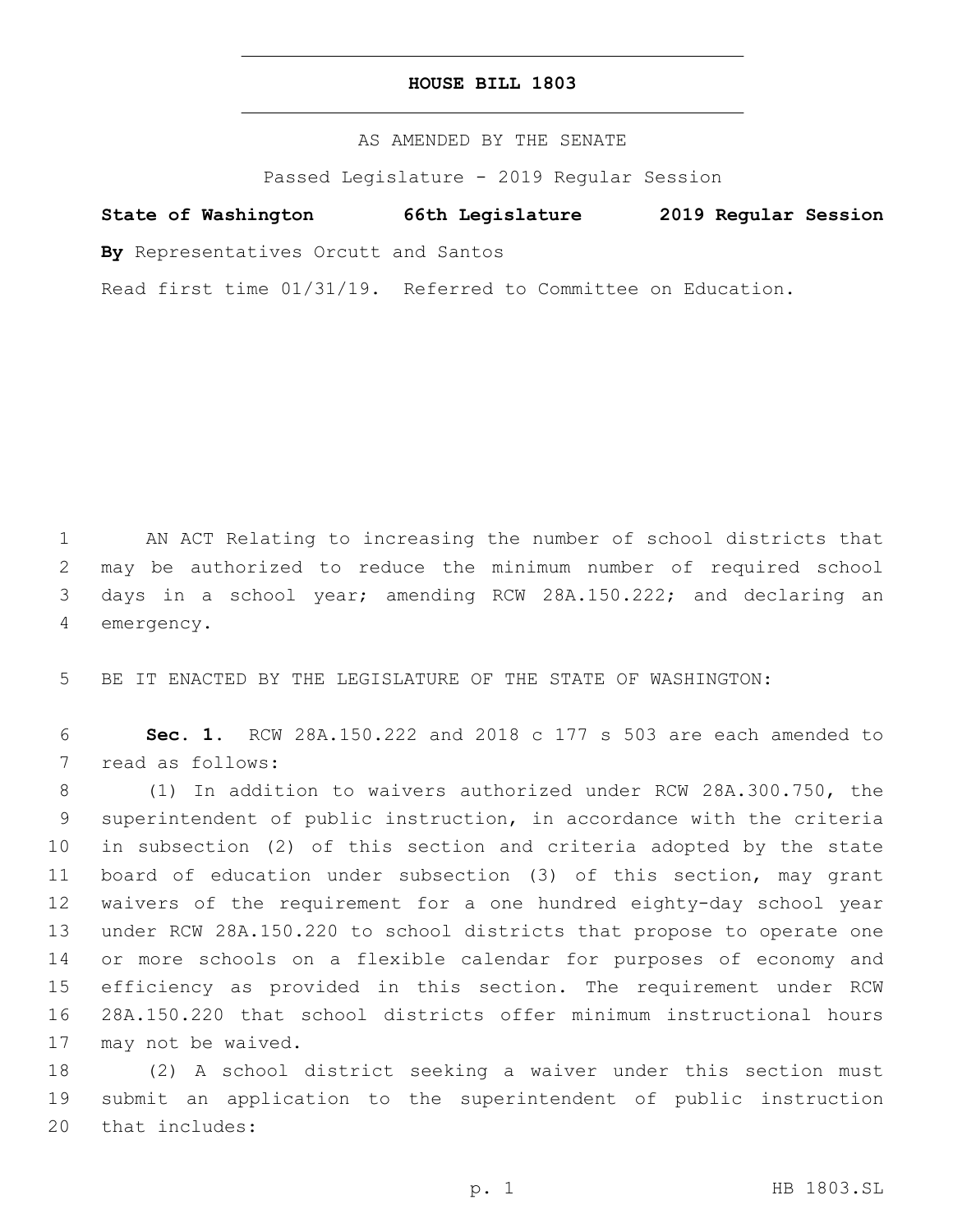(a) A proposed calendar for the school day and school year that demonstrates how the instructional hour requirement will be 3 maintained:

 (b) An explanation and estimate of the economies and efficiencies to be gained from compressing the instructional hours into fewer than 6 one hundred eighty days;

 (c) An explanation of how monetary savings from the proposal will 8 be redirected to support student learning;

 (d) A summary of comments received at one or more public hearings 10 on the proposal and how concerns will be addressed;

 (e) An explanation of the impact on students who rely upon free and reduced-price school child nutrition services and the impact on the ability of the child nutrition program to operate an economically 14 independent program;

 (f) An explanation of the impact on employees in education support positions and the ability to recruit and retain employees in 17 education support positions;

 (g) An explanation of the impact on students whose parents work 19 during the missed school day; and

 (h) Other information that the superintendent of public instruction may request to assure that the proposed flexible calendar 22 will not adversely affect student learning.

 (3) The state board of education shall adopt rules establishing the criteria to evaluate waiver requests under this section. A waiver may be effective for up to three years and may be renewed for subsequent periods of three or fewer years. After each school year in which a waiver has been granted under this section, the superintendent of public instruction must analyze empirical evidence to determine whether the reduction is affecting student learning. If the superintendent of public instruction determines that student learning is adversely affected, the school district must discontinue the flexible calendar as soon as possible but not later than the beginning of the next school year after the superintendent of public 34 instruction's determination.

 (4) The superintendent of public instruction may grant waivers 36 authorized under this section to  $((\text{five}))$  ten or fewer school districts with student populations of less than five hundred 38 students. Of the  $(f\text{div}e)$ ) ten waivers that may be granted, two must be reserved for districts with student populations of less than one 40 hundred fifty students.